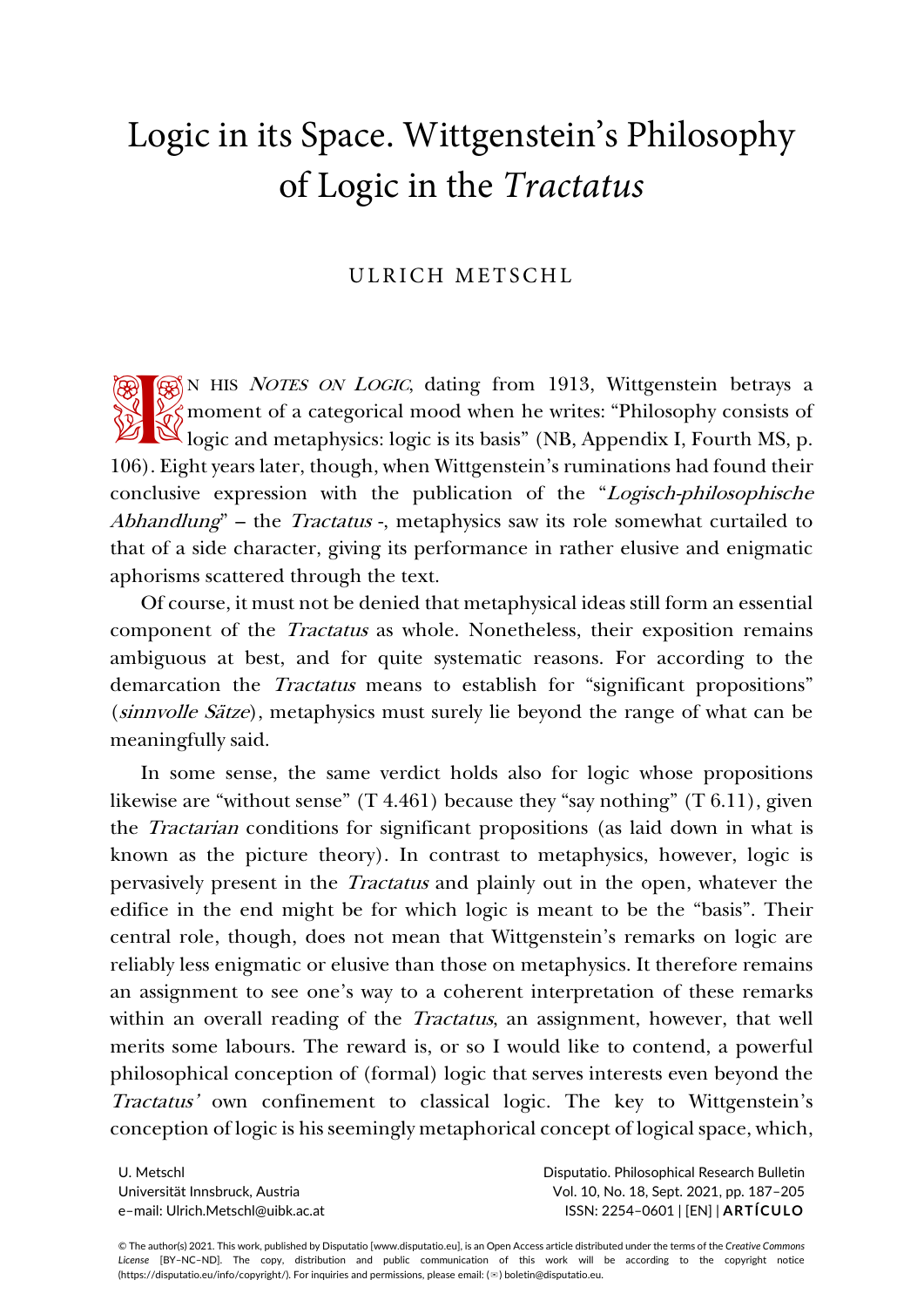as I will try to explain, provides not only a frame (and quite literally so) for Wittgenstein's specific approach to logic, but is also versatile enough to lend itself to logical alternatives. Wittgenstein's specific assumptions concerning logical space are closely connected with his account of sentence meaning, in particular the demand that a sentence must be definite or "determinate" in its meaning. Rival conceptions of a sentence's meaning, or rather of what it is that makes sentences meaningful, will imply diverging assumptions on the space wherein meaningful sentences are supposed to be located.

In what follows I will try to present Wittgenstein's notion of logical space as a device to unite his central views about logic as they developed in reaction to the ideas of Frege and Russell. The basic tenets concerning logic in the Tractatus find a conducive ambience in logical space, or so I would like to argue. The Tractatus offers a philosophical foundation of formal logic by explicating its emanation from what is essential to meaningful propositions. It is the logical space wherein meaningful sentences are related as meaningful items, thus exhibiting their logical relations.

## §1.

Quite a number of thoughts that one encounters in the "Notebooks" (Wittgenstein 1968, pp. 89–187 for the German text, Wittgenstein 1979, for the translation to English, from here on NB) proved to be remarkably robust over the years in which the *Tractatus* took shape. The very first entry, for example, dating from August 22<sup>nd</sup>, 1914, appears unmodified as the opening for *Tractatus* (from here on: T) 5.473: "Die Logik muß für sich selber sorgen". [1](#page-1-0)

The following entry from September  $2<sup>nd</sup>$  supplements this thought by the postulate "Wir müssen in einem gewissen Sinne uns nicht in der Logik irren können" (NB, 2.9.14), [2](#page-1-1) which, in slightly modified wording, concludes T 5.473. As Wittgenstein adds, this sort of infallibility in logic is already implied by logic's "self-sufficiency", i.e. logic's taking care of itself. Further salient components of the Tractarian conception of logic, which can be traced back to entries in the Notebooks or the Notes on Logic, include the claim that tautologies "say nothing", the distinction between saying and "shewing", the idea that a significant proposition takes up a logical place, or the "fundamental thought […] that the

<span id="page-1-0"></span><sup>1</sup> "Logic must take care of itself ". I shall follow the practice to quote Wittgenstein in the original language, giving standard translations in the footnotes whenever the original is in German. The translation used is the first translation by F.P. Ramsey and C.K. Ogden for (Wittgenstein 1922).

<span id="page-1-1"></span><sup>2</sup> "It must in a certain sense be impossible for us to go wrong in logic".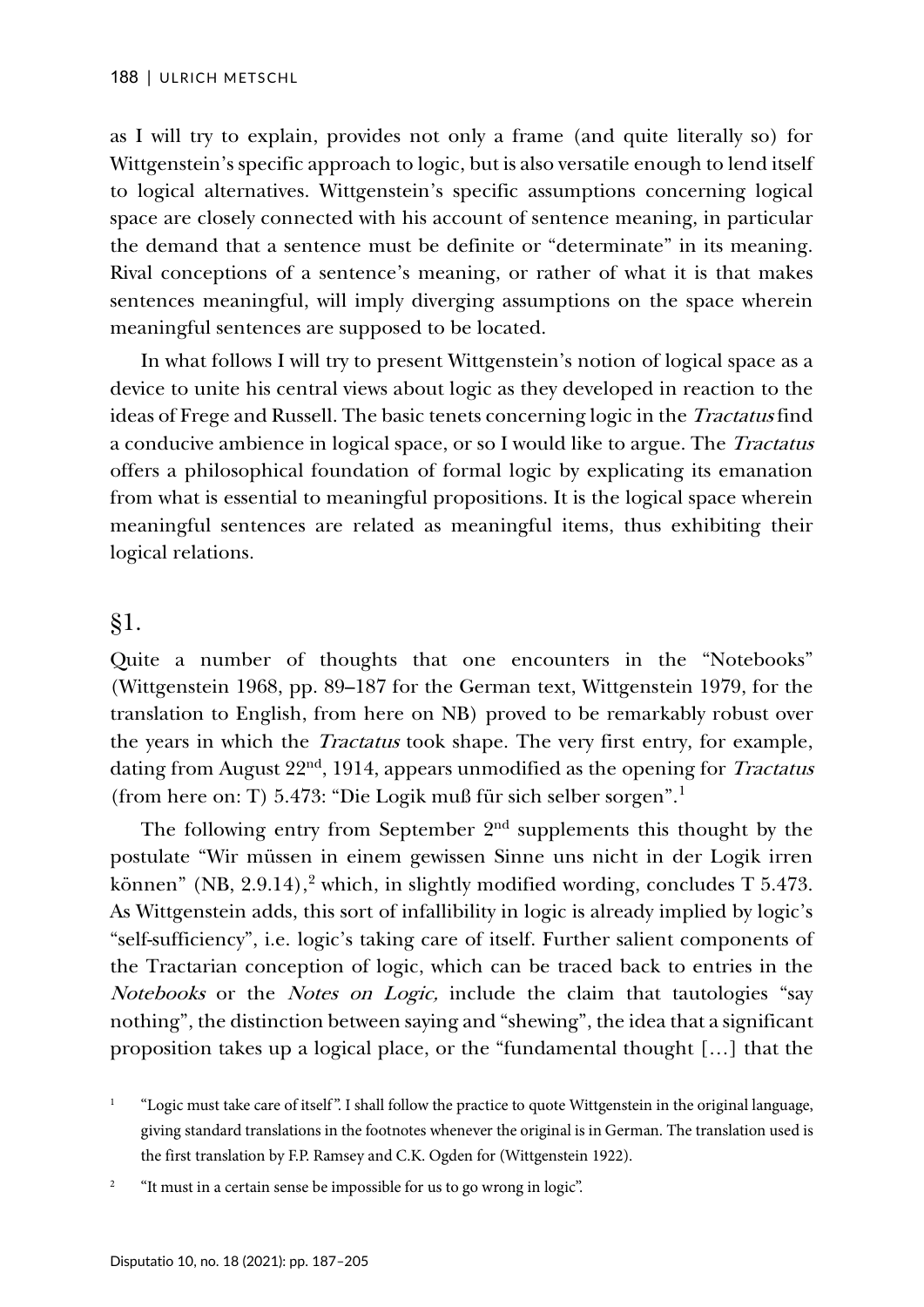logical constants are not proxies" (NB, 25.12.14, p. 37e). The latter statement in fact became a pivotal point for the Tractatus as the "Grundgedanke" in T 4.0312: "Mein Grundgedanke ist, daß die 'logischen Konstanten' nicht vertreten. Daß sich die *Logik* der Tatsachen nicht vertreten  $\frac{2}{3}$  $\frac{2}{3}$  $\frac{2}{3}$  which only slightly modifies the entry from Dec. 25, 1914 in the Notebooks. Even the statement in T 6.1261 that, in logic, process and result are equivalent, first appeared in the Notebooks in an entry from April 24, 1915.

While Wittgenstein's formulations in the *Tractatus* are perhaps more lucid and clearer in their combination, a comparison with their earlier expression is still instructive. Clarity to the side, there are shifts in emphasis and there are additions, as, e.g., with the seductive phrase in T 6.13: "Die Logik ist keine Lehre, sondern ein Spiegelbild der Welt".

The *Tractatus* is of course all but a haphazard collection of isolated aphorisms. Integrated by their order and composition, the various ideas and strains of thought that one encountered still in a somewhat fragmentary form in the Notebooks and the Notes on Logic have eventually found their systematic and coherent presentation with the Tractatus. This is pertinent specifically for Wittgenstein's remarks on logic, logical form, logical constants etc., which, thus being put in perspective, find their embedding in the wider context of the Tractarian project. This project can be equated, if only tentatively and for present purposes, with the endeavour to state the conditions under which sentences can be seen as indeed meaningful, or, in Wittgenstein's terms, what it is that makes propositions "significant". This clearly involves a shift in perspective, compared to the works of Frege and Russell. Wittgenstein had no intentions to contribute to the efforts to establish a logical foundation for arithmetic, or even for all of mathematics, to which Frege and Russell were primarily devoted. Both Frege and Russell, however, already saw a need for a logical analysis of language, and Russell stated an impressive example for the strengths of such an analysis with his famous treatment of definite descriptions.<sup>[4](#page-2-1)</sup> Russell's demonstration was evidence for the contribution predicate logic could make to clarify sentence meaning at the level of a sentence's deep structure to which logical grammar is able to advance. It thus became a quite convincing idea that logical syntax, regulating conceptual relations, could be constitutive of sentence meaning, in the sense that it is able

<span id="page-2-0"></span><sup>3</sup> "My fundamental thought is that the 'logical constants' do not represent. That the *logic* of the facts cannot be represented".

<span id="page-2-1"></span><sup>4</sup> The *locus classicus* being, of course, Russell's paper (1905, "On Denoting". *Mind*, vol. 14, num. 56: pp. 479-493). Arguably more complicated to grasp but no less impressive is Frege's ingenious deployment of logical analysis in his treatment of arithmetical statements in his *Foundations of Arithmetic* of 1884.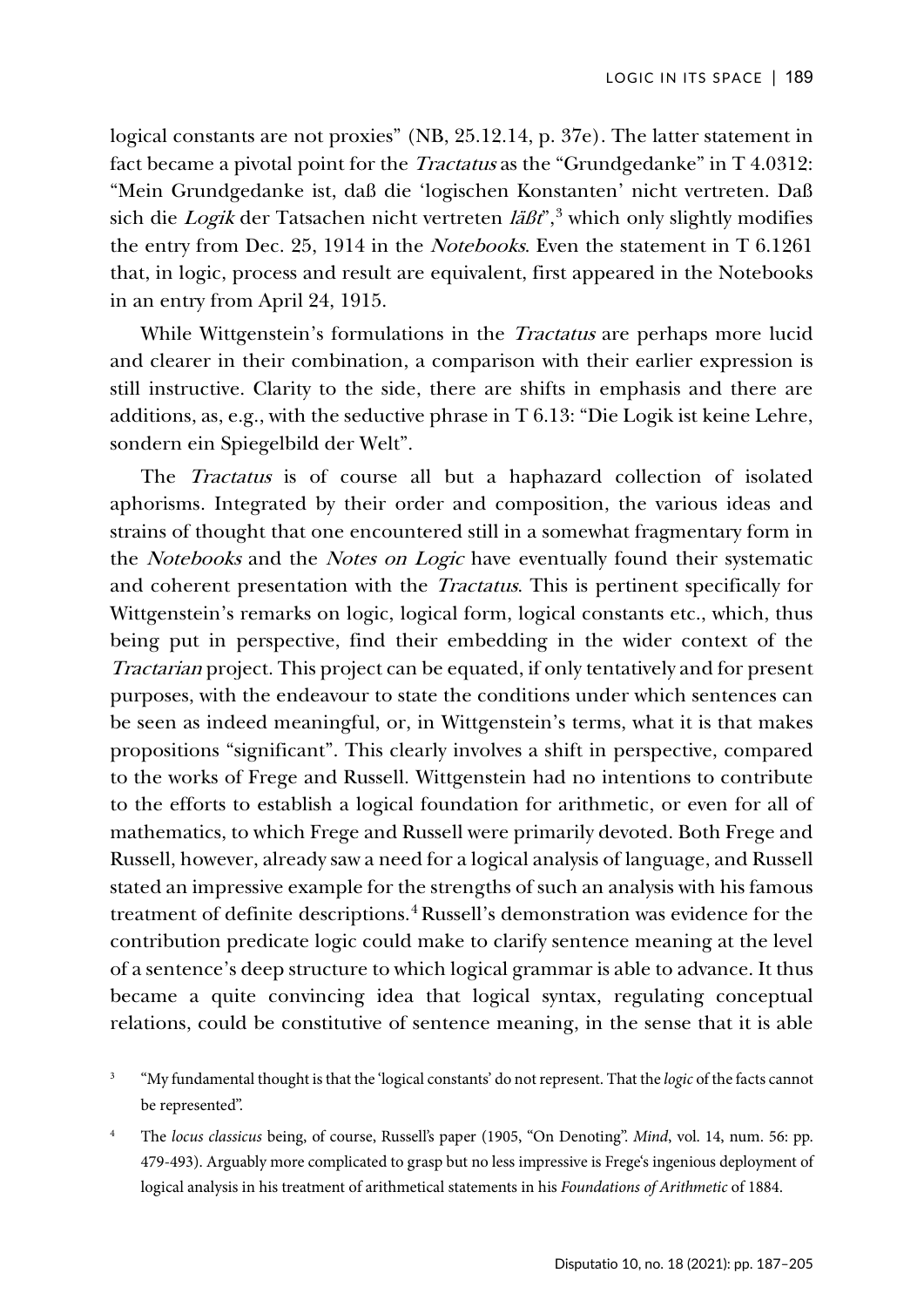to define the boundaries for the range of a sentence's potential content. This was eventually the idea that the Tractatus was pursuing.

However, for rather obvious reasons, Wittgenstein's logical grammar could not be presented simply as a logical system in axiomatic form (as T 6.13 obliquely points out). An axiom system already does presuppose a language in which the axioms can be stated. For Wittgenstein this must have meant that any axiom system itself will then depend on an external source of meaning and therefore cannot be the basis for sentence meaning. Although a strictly formalist stance might insist that such a formal language, or its "statements" serving as axioms, need not be interpreted, this is of no help for Wittgenstein's aim. For then there is either no meaning at all, reducing the axiom system to purely formal manipulations of typographical items, or, if it is assumed that the meaning of the axioms is given "implicitly", as Hilbert occasionally suggested, then the meaning of sentences is relative to a consistent interpretation —and any consistent interpretation will do the job. But then, if it is all about consistency and meaning is merely an "internal affair" (internal, i.e., to the system), then it does not make any sense to ask, e.g. whether a sentence, or an axiom, is true (in a substantial sense of truth). Such a consequence was clearly unacceptable for Frege as well as for Russell, given their logicist leanings, because the whole point of the logicist program was to display arithmetical statements as necessarily (analytically) true sentences, and not just as derivations from consistent axioms. It was of course unacceptable for Wittgenstein as well. The reason is that the account of meaning developed in the *Tractatus* and its quest for a logical grammar are incompatible with any conception whereby the meaning of signs or linguistic items is merely a matter of giving them a coherent interpretation. The rejection of such a cryptoformalist approach is evident from the Tractarian endorsement of truth, the correspondence between facts and propositions, or the projective function. In addition to the realist commitments of the Tractarian semantics there is also the postulate that a sentence's meaning must be definite or "determinate", and this demand is difficult to meet when meaning is allowed to be given only implicitly by the signs' relations to each other. Even before Gödel's incompleteness results opened the gates for non-standard models (of Peano Arithmetic), there were reasons to suspect that if meaning is only immanent to a system, then this cannot answer any worries concerning Wittgenstein's "significant propositions", quite besides the fact that the exposition of a formal system with its implicit definitions of terms and concepts still requires an independently given metalanguage for which questions of meaning are settled.

All this only amounts to reaffirming that the very point of departure for a logical grammar is the insight that such a grammar cannot refer to the prior and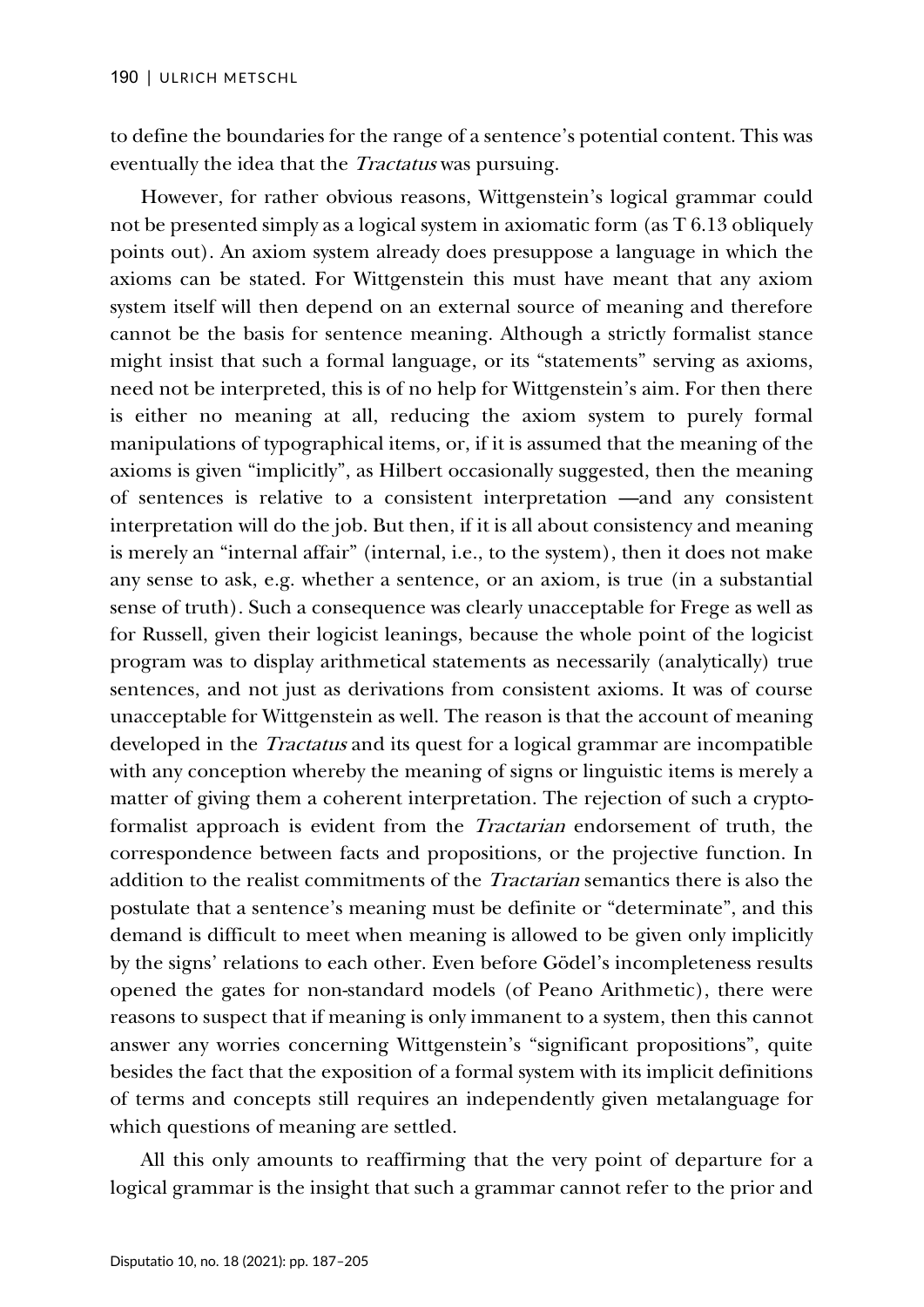independently given meaning of the signs if the logical syntax is to serve its purpose, namely, to yield a unique and determinate analysis of propositions wherein their meaning is revealed. In Wittgenstein's logical grammar, meaning and logical relations must be interlaced without the one taking priority over the other. The implicit idea here, that logic in a sense goes deeper than "merely" to the level of its presentation in logical systems, is evidence for the contrast between Wittgenstein's quest on the one side and the aims of Frege and Russell – the logical foundation for arithmetic - on the other side. It is also a reason why the Tractatus is still of interest for the philosophy of logic today: logic, over and above its role as the art and science of drawing correct inferences, is constitutive for the semantics of propositions insofar as it demarcates a space wherein meaningful sentences are located.

Wittgenstein's immediate task, however, is to specify a logical syntax, which any sign language and hence the Tractatus' significant propositions will obey, so that the inferential relations between propositions and their role as individually informative units (given their specific meaning) appear as two sides of one coin.<sup>[5](#page-4-0)</sup> If logic is to be at the heart of speaking meaningfully about the world without being able to claim priority over the possibility of meaningful sentences, rather than being embedded therein, then logic and meaning must somehow be explained as entangled or interwoven. The clever move to which Wittgenstein would finally resort to account simultaneously for meaning and logic, was to make logic vanish in the structure of meaning, having it dissolve in logical syntax.

Wittgenstein's significant propositions are those that "say something", and that makes them subject to logical constraints. For in order to convey a determinate item of information, propositions must be governed by logical syntax (T 3.325). The connection finds its explanation in a proposal made by Peter Strawson (1982). Trying to account for logical form and logical constants, Strawson suggested that to say something, i.e. to make a statement, is tantamount to the exclusion of possibilities. A meaningful proposition  $p$ , qua being meaningful, is incompatible with at least some possible states of affairs. To exclude possibilities as incompatible with  $p$ , however, includes a tacit reference to the totality of possible states of affairs. Deploying the spatial metaphor, Wittgenstein can therefore say in T 3.42 "[…] Der Satz durchgreift den ganzen logischen Raum",<sup>[6](#page-4-1)</sup> and in this sense logic is adequately conceived as the structural underpinnings of significant propositions. These underpinnings, however,

<span id="page-4-0"></span><sup>&</sup>lt;sup>5</sup> This inter-relatedness between sentence meaning and logic and the observation that an account of the one cannot be severed from the other in The *Tractatus* is emphasized in Gustafsson (2014).

<span id="page-4-1"></span><sup>&</sup>quot;The proposition reaches through the whole logical space".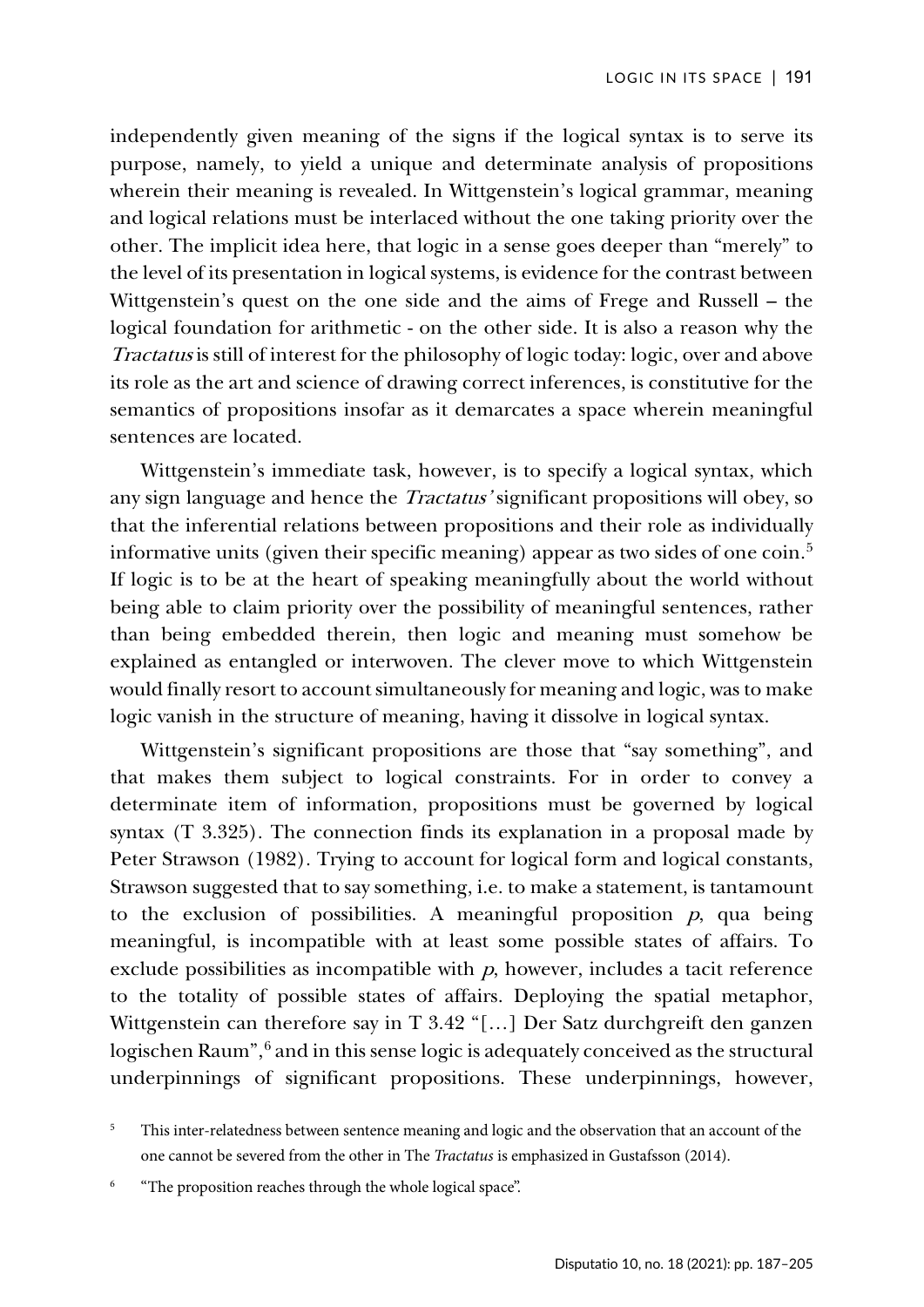cannot be stated adequately and in a non-circular way in axiomatic form, as I have tried to argue. Instead, the solution is to identify logical relations via the combined effects of the exclusions by individual propositions, i.e. by the possibilities that they exclude in complementary and coordinated ways.

## §2.

The *Tractatus* offers some characterization of logic and its laws as it is indispensable if the aim of a logical grammar is to deserve any credit. Wittgenstein's alternative to a logical system, textbook style, are remarks that jointly circumscribe how the workings of logic, ultimately for the purpose of a logical grammar, are to be understood. These remarks are anchored with some leeway in five salient claims that seem to me to capture the quintessence of the Tractarian conception of logic.

(1) "Die Logik muß für sich selber sorgen" (T 5.473), which is to say that there is nothing more fundamental than logic itself, and that there is no logic (and no meaningful language) behind logic, a point on which Wittgenstein insists against Russell's theory of types, for example in T 6.123 "Es ist klar: Die logischen Gesetze dürfen nicht selbst wieder logischen Gesetzen unterstehen". [7](#page-5-0)

(2) The Grundgedanke: "Mein Grundgedanke ist, daß die »logischen Konstanten« nicht verteten. Daß sich die Logik der Tatsachen nicht vertreten läßt" (T 4.031). The idea that logical constants do not stand for objects in a sentence and in this sense do not represent anything is as such hardly spectacular. There are many expressions in any language that do not name anything. Nonetheless, the Grundgedanke is essential for Wittgenstein's view of logic because it supports his central claim that logic must be immanent to language in the sense already indicated. In T 6.13 Wittgenstein states, obviously addressing Frege, "Die Logik ist keine Lehre, sondern ein Spiegelbild der Welt"<sup>[8](#page-5-1)</sup>, thereby denying that logic has (or is) a proper subject matter. Nothing of substance can be said about logic (logical objects, logical constants, logical functions etc.), at least not by way of significant propositions according to *Tractarian* standards. Logical signs, including the usual logical constants, do not denote or refer to anything: "Hier zeigt sich, daß es »logische Gegenstände«, »logische Konstante« (im Sinne Freges und Russells) nicht gibt" (T 5.4).<sup>[9](#page-5-2)</sup> They are, at best, punctuation

<span id="page-5-0"></span><sup>&</sup>lt;sup>7</sup> "It is clear that the laws of logic cannot themselves obey further logical laws". See also T 3.331.

<span id="page-5-1"></span><sup>&</sup>lt;sup>8</sup> "Logic is not a theory but a reflection of the world", - a slightly problematic translation, because the German "Lehre" might be more aptly rendered by "doctrine".

<span id="page-5-2"></span><sup>9</sup> "Here it becomes clear that there are no such things as 'logical objects' or 'logical constants' (in the sense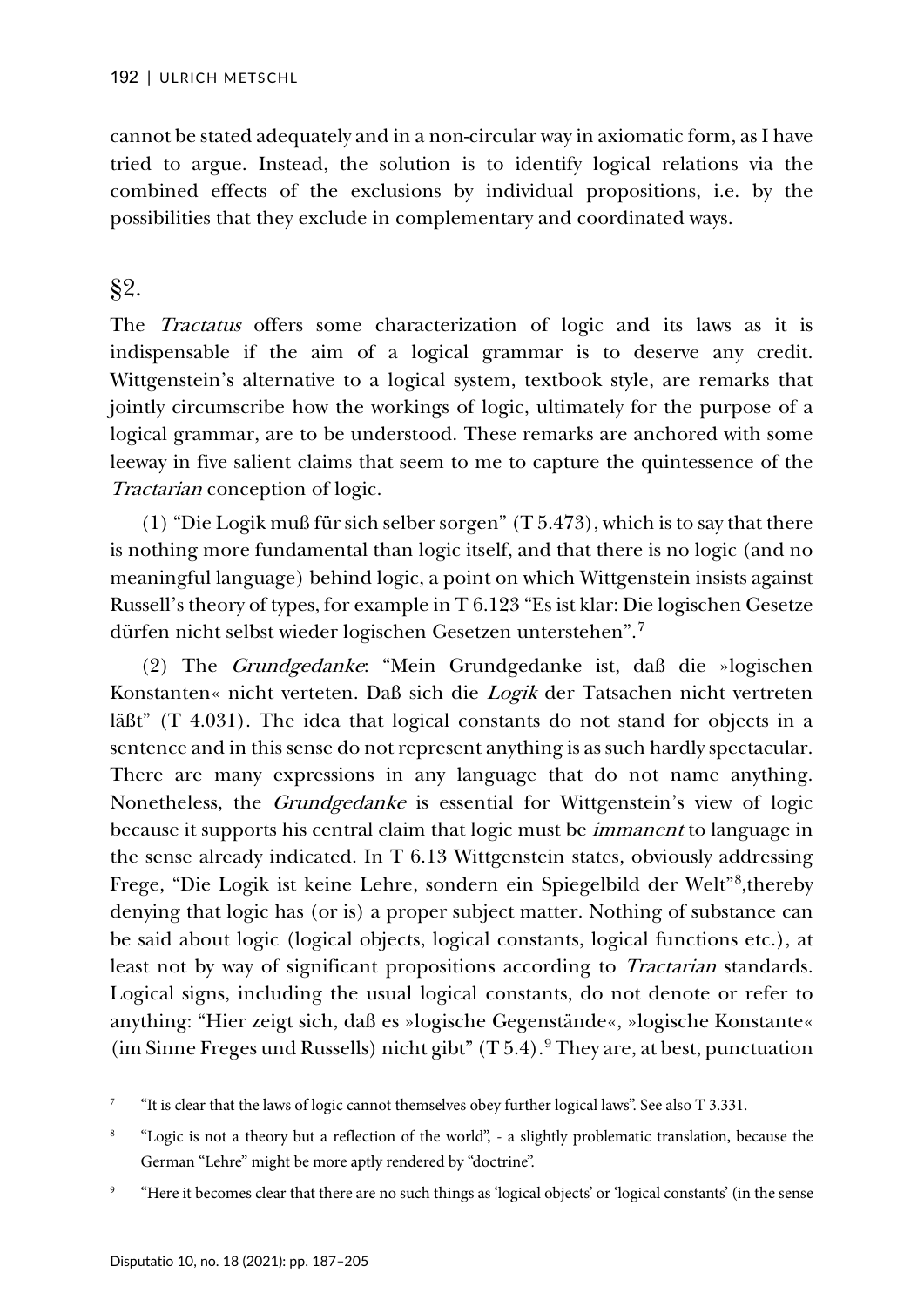marks (T 5.4611). A corrected perspective and something like a conclusion from the Grundgedanke and some further remarks on logical constants and logical objects is offered in T 5.47:

" […] Man könnte sagen: Die Eine logische Konstante ist das, was alle Sätze, ihrer Natur nach, mit einander gemein haben. Das aber ist allgemeine Satzform". [10](#page-6-0)

The *Grundgedanke*, finally, has ramifications that connect it closely to two further components of the Tractarian conception of logic. These are, first, the claim that tautologies say nothing, and second, the fundamental distinction between saying and showing.

(3) That the sentences of logic say nothing is repeatedly affirmed in the Tractatus, for example in T 6.11: "Die Sätze der Logik sagen also Nichts. (Sie sind die analytischen Sätze)". Earlier, in T 4.461, we were informed that tautologies (as well as contradictions) show that they say nothing and that they are therefore meaningless (they are "without sense"). T 5.142 and also T 5.43 likewise emphasize that tautologies say nothing. It is of course a hallmark of the whole Tractarian conception of language that under its account of logical propositions these must turn out to be meaningless because they cannot purport any state of affairs as being the case – they do not discriminate between possibilities. However, being without sense is not the same as being nonsense. Tautologies arise from suitable combinations of significant propositions, and it therefore is convenient to see them as limiting cases of propositions. On any reading, however, tautologies play an important role for the *Tractarian* endeavour: without saying anything they still show something. As T 6.124 somewhat misleadingly starts "Die logischen Sätze beschreiben das Gerüst der Welt", only to add for clarification: "oder vielmehr, sie stellen es dar",<sup>[11](#page-6-1)</sup> thus pointing towards the distinction between saying and showing, which was introduced in remarks following T 4. The upshot is that while the sentences of logic are properly speaking without semantic content because they do not convey any information on how things are supposed to be, they still have a semantic function insofar as they reveal the range within which significant propositions are situated. And they can do so, precisely because they are the limiting cases that, while being syntactically correct, do no longer what significant propositions are supposed to do: to say how things are by

of Frege and Russell)".

<span id="page-6-0"></span><sup>10</sup> "[…] One could say: the one logical constant is that which *all* propositions, according to their nature, have in common with one another".

<span id="page-6-1"></span><sup>&</sup>lt;sup>11</sup> "The logical propositions describe the scaffolding of the world, or rather they present it".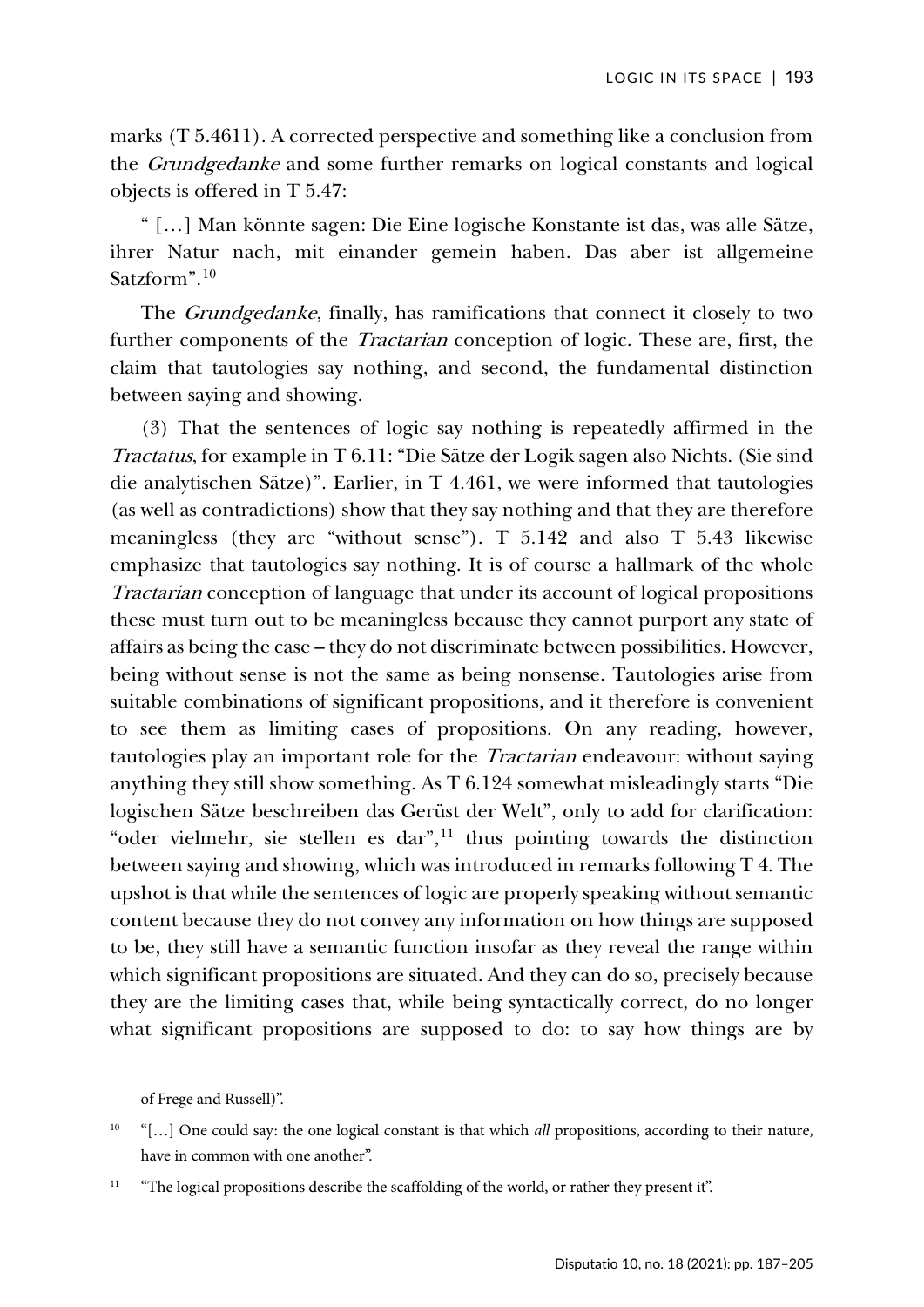excluding options that are incompatible with their content.

(4) It is perhaps of interest to note that the *Grundgedanke*  $(T 4.0312)$  is introduced in the context of Wittgenstein's crucial distinction between saying and showing. In T 4.022 we learn "Der Satz zeigt seinen Sinn. Der Satz zeigt, wie es sich verhält, *wenn* er wahr ist. Und er *sagt, daß* es sich so verhält".<sup>[12](#page-7-0)</sup> Just a few remarks later, in T 4.121, this distinction between saying and showing is connected with logical form: "Der Satz zeigt die logische Form der Wirklichkeit", which finds further elucidation in T 4.1212: "Was gezeigt werden kann, kann nicht gesagt werden". [13](#page-7-1)

There are several issues concurring in these remarks and the saying-showing distinction in general. Allusions to a truth-conditional account of sentence meaning to the side ("Der Satz zeigt, wie es sich verhält, wenn er wahr ist"), it is in particular a bisection into two levels, or rather spheres of meaning that is brought about by this distinction. Thus, logical sentences are not sheer nonsense, incomprehensible balderdash, mere scribblings or noises, because, although being border cases of propositions, they do "show" something. What it is that they show is perhaps a bit blurred by the suggestion that it is "the scaffolding of the world", while one would rather expect something like the structural frame for meaningful sentences. However, we are told that this does not make much of difference in T 6.12: "Daß die Sätze der Logik Tautologien sind, das zeigt die formalen – logischen – Eigenschaften der Sprache, der Welt"<sup>[14](#page-7-2)</sup>, the equation between language and world being justified by the isomorphism that comes with the picture theory. Now, whatever it is that a sentence shows, it cannot be outside of or independent from logical relations, and a tentative assumption could be to say that a proposition's logical form is enunciative for the logical space wherein the proposition (as a proper, meaningful proposition) is located. Under this suggestion, the distinction between saying and showing adds momentum to the contention that logical relations are internal to language in the sense that logic is a "reflexion" of the world, not a doctrine to be exposed separately from an account of significant propositions.

(5) A further tenet that can be identified by reverse engineering in order to

<span id="page-7-1"></span> $13$  T 4.121 The propositions show the logical form of reality. They exhibit it.

T 4.1212 What *can* be shown cannot be *said*.

<span id="page-7-2"></span><sup>14</sup> "The fact that the propositions of logic are tautologies *shows* the formal – logical – properties of language, of the world".

<span id="page-7-0"></span><sup>12</sup> "The proposition *shows* its sense. The proposition *shows* how things stand, *if* it is true. And it *says,* that they do so stand".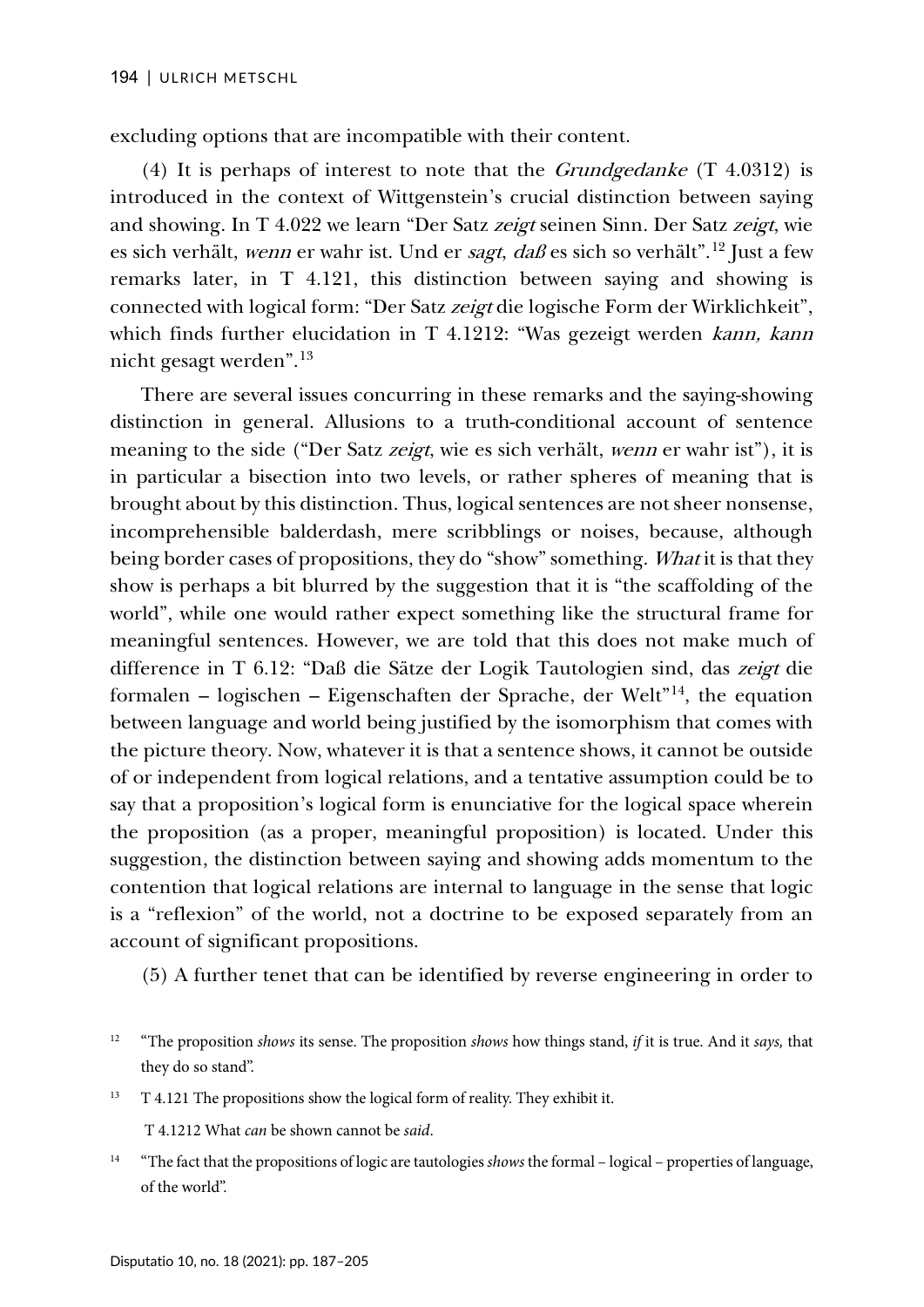delineate the Tractarian conception of logic, and the last one for our concerns here, is the claim that, in logic, process and result are equivalent (T 6.1261); hence, no surprises in logic (T 6.1251; 6.1261). This contention resonates neatly with our earlier pillars for the *Tractarian* view of logic. Equating process and result in logic implies a "static" conception of logic, in contrast to accounts that see logic rather as an instrument of information-processing for the human mind with its limited capabilities. Remarks following T 6.126 further emphasize Wittgenstein's non-epistemic conception of logic, as, for example, in T 6.1265: "Immer kann man die Logik so auffassen, daß jeder Satz sein eigener Beweis ist". [15](#page-8-0)

Such a position is a static one, in contrast to a more "dynamic" view, because logic is not seen as a means or an instrument to move safely between information states on the basis of specific items of information. Rather, logic is, according to Wittgenstein's understanding, which he shares with Frege and Russell, what delimits the realm of possible states of affairs, as a remark early in the Tractatus endorses: "Die Logik handelt von jeder Möglichkeit, und alle Möglichkeiten sind ihre Tatsachen"  $(T 2.0121)$ .<sup>[16](#page-8-1)</sup> Various catchy formulations contribute to a picture of logic as the structural constraint on what possibly can be the case: logic as the "scaffolding of the world", the limits of logic as the limits of the world (T 5.61), the assertion that a god's creation of a world wherein certain propositions are true is already the creation of a world where all of their consequences are true (T 5.123), and many more. In all these remarks, logic is never on the side of an epistemic subject and always on the side of the facts, or rather Sachverhalte. For such a realist, states-of-affairs related conception, logical techniques as reasoning devices must appear as quite unnecessary, as indeed Wittgenstein confirms in T 5.132: "»Schlussgesetze«, welche – wie bei Frege und Russell – die Schlüsse rechtfertigen sollen, sind sinnlos, und wären überflüssig". [17](#page-8-2)

The informational discriminations as the roots of all logic, effected by propositions, reside firmly on the side of the states of affairs, never venturing out to epistemic subjects and their speculations about what is the case (under such and such a hypothesis). Given such a perspective, process and result must be equivalent.

Let us briefly take stock of what we have garnered so far.

- <span id="page-8-0"></span><sup>15</sup> "Logic can always be conceived to be such that every proposition is its own proof".
- <span id="page-8-1"></span><sup>16</sup> "Logic treats of every possibility, and all possibilities are its facts".
- <span id="page-8-2"></span><sup>17</sup> "Laws of inference, which – as in Frege and Russell – are to justify the conclusions are senseless and would be superfluous".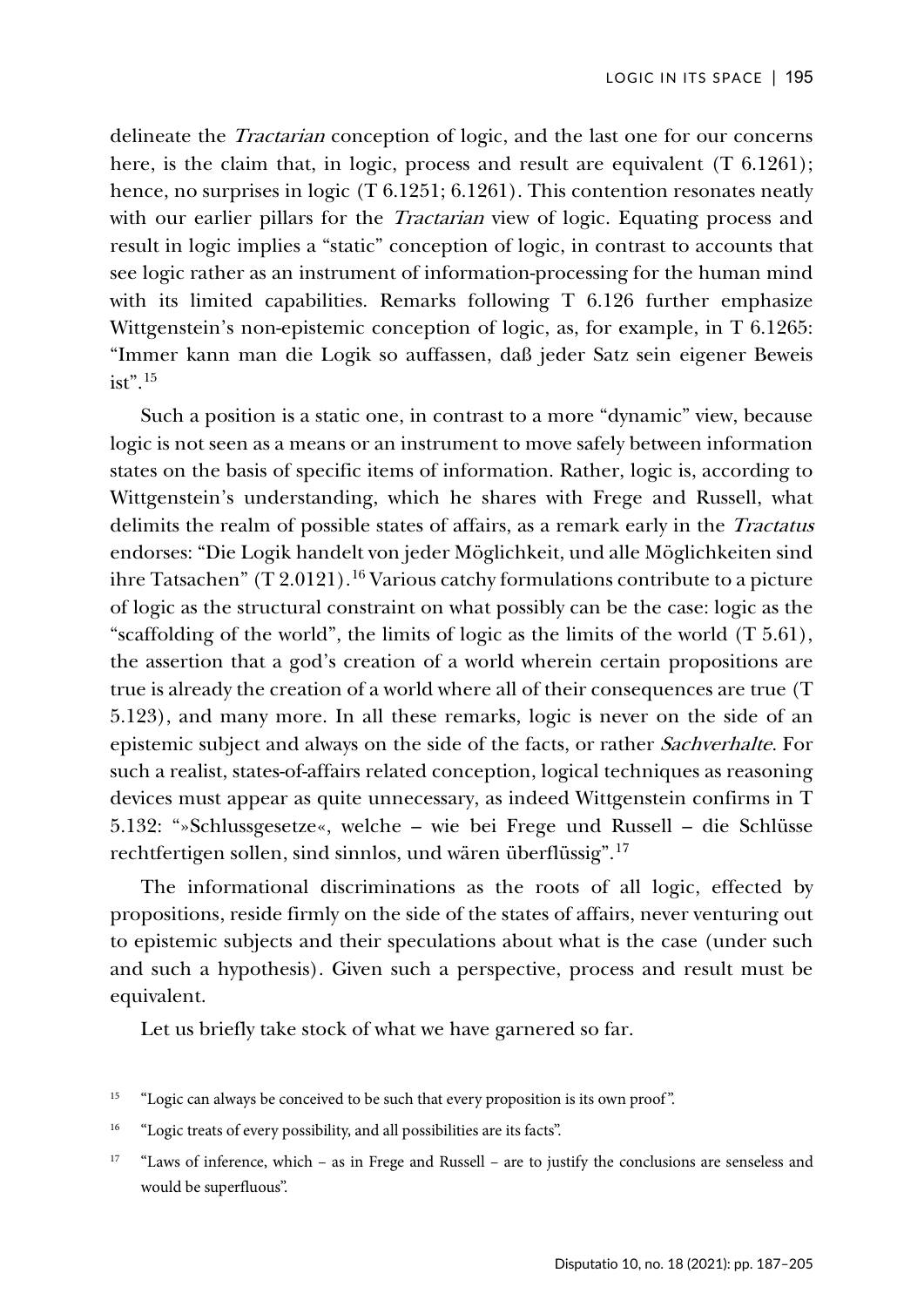Logic marks the bounds of possibilities. Possible states of affairs are the content of meaningful sentences. The limits of what is possibly the case are not themselves a state of affairs, properly speaking, because they are a structural constraint imposed on possibilities and co-possibilities. Therefore, logical propositions cannot "say" anything, where saying something means saying "how things stand". Not being ordinary propositions, logical sentences cannot be sentences "about" anything, and even less so, because logical constants do not name anything (the *Grundgedanke*). As any theory or doctrine would have to consist in meaningful sentences, it is a further consequence that logic cannot be a doctrine and that there cannot be a logical theory: logic must take care of itself. And it does so by demonstrating its relational requirements in the interactions between meaningful propositions, or more precisely, how they may combine to meaningful or no longer meaningful propositions. We are thus left with a conception of logic as the formal structure of what is conceivable or possible, i.e. what can be expressed by significant propositions. The core idea behind that is that a proposition is meaningful only to the extent that it is able to distinguish between possible states of affairs, discriminating between those that are, and those that are not compatible with its content.

Let us see whether Wittgenstein's metaphor of a logical space can now further our understanding of this idea.

§3.

Logical space enters the stage in the first scene in T 1.13: "Die Tatsachen im logischen Raum sind die Welt"[18,](#page-9-0) and incidentally this is also the first mention of anything related to logic. It is a remark, or so I am inclined to read it, that already indicates the "structural account" of logic that is to follow. Already the Notebooks have attested the centrality of the notion of logical space for the development of Wittgenstein's conception of logic, albeit pointwise, in the guise of an element of logical space as "logical place". Though convinced that a logical place is "the possibility of an existence", very much like a place in physical or geometrical space (NB, 7.11.14), Wittgenstein still grapples with the question what the "logical place" really is. The answer can finally be found in the entry in the Notebooks from November 19<sup>th</sup>, 1914, and it became, only slightly modified, T 3.41: "Das Satzzeichen und die logischen Koordinaten: das ist der logische Ort"[19,](#page-9-1) which is an elaboration on remark T 3.4 whose first sentence is: "Der Satz

<span id="page-9-0"></span><sup>&</sup>lt;sup>18</sup> "The facts in logical space are the world".

<span id="page-9-1"></span><sup>&</sup>lt;sup>19</sup> "The propositional sign and the logical co-ordinates: that is the logical place".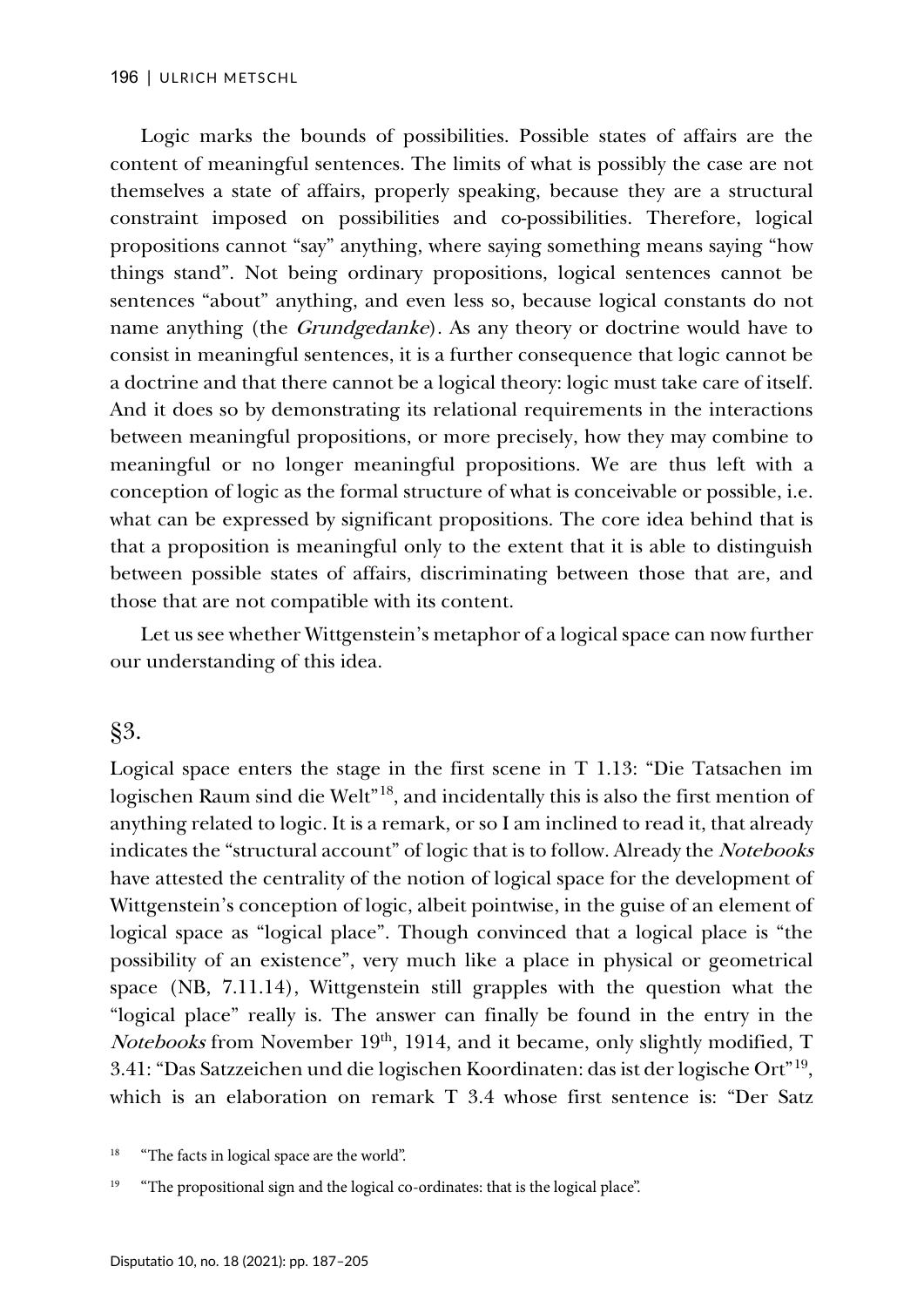bestimmt einen Ort im logischen Raum". [20](#page-10-0) In fact this is Wittgenstein's central claim regarding logical space and its role in relation to propositions and it is the clue to understand how the notion of logical space manages to integrate logic and language in the *Tractatus*. A statement specifies a place in logical space by isolating or singling out possibilities as actualized, given the statement's truth. Propositions, if meaningful, thus make distinctions among all possible states of affairs insofar as their individual truth is not compatible with all possibilities, because, as Peter Strawson once put it: "[...] if it excludes nothing, it says nothing" (Strawson 1976, p. 4). They localize a place in logical space, i.e. they single out that place as a sphere of realized possibilities by giving us, in typographical appearance as "propositional signs", the "logical coordinates" of that sphere out of all possible states of affairs. The orientation offered by logical coordinates in terms of an "area" or "sphere, wherein we find ourselves, if the proposition is true, invites the topological notion of neighbourhoods, which can be conceived in this connection as (open) sets of possible states of affairs. The difference between geometrical coordinates, that localize (sets of) points in an ndimensional space ℝ<sup>n</sup>, and logical coordinates results from demands on the structure of the underlying space, and this is induced by the nature of a meaningful sentence in the *Tractarian* sense. Something along these lines seems also to motivate Strawson's attempt to extract the notions of logical form and logical constants from a proposition's essential feature, namely, to exclude possible states of affairs: "What is distinctive about forms and constants of logic is that their whole force or meaning can be explained without drawing on any materials other than those which we are given with the notion of a proposition" (Strawson 1976, p. 4). [21](#page-10-1)

Returning to the notion of logical space, as it is determined by a proposition, we repeat that with a proposition and the logical place it specifies the whole logical space must be given. This is more than just a bare presupposition. The ways in which a sentence is related to other sentences accounts for the structure of the logical space, as we are told in T 3.42:

Obwohl der Satz nur einen Ort des logischen Raums bestimmen darf, so muß doch durch ihn schon der ganze logische Raum gegeben sein.

(Sonst würden durch Verneinung, die logische Summe, das logische Produkt, etc. immer

- <span id="page-10-0"></span>"The proposition determines a place in logical space".
- <span id="page-10-1"></span><sup>21</sup> The view that logic and logical relations are "innate" to the concept of a meaningful proposition is also expressed by Juliet Floyd in (Floyd 2005, p. 88). For both Floyd and Strawson it is a statement's ability to be true, and hence to be false, on which the entire logical apparatus rests.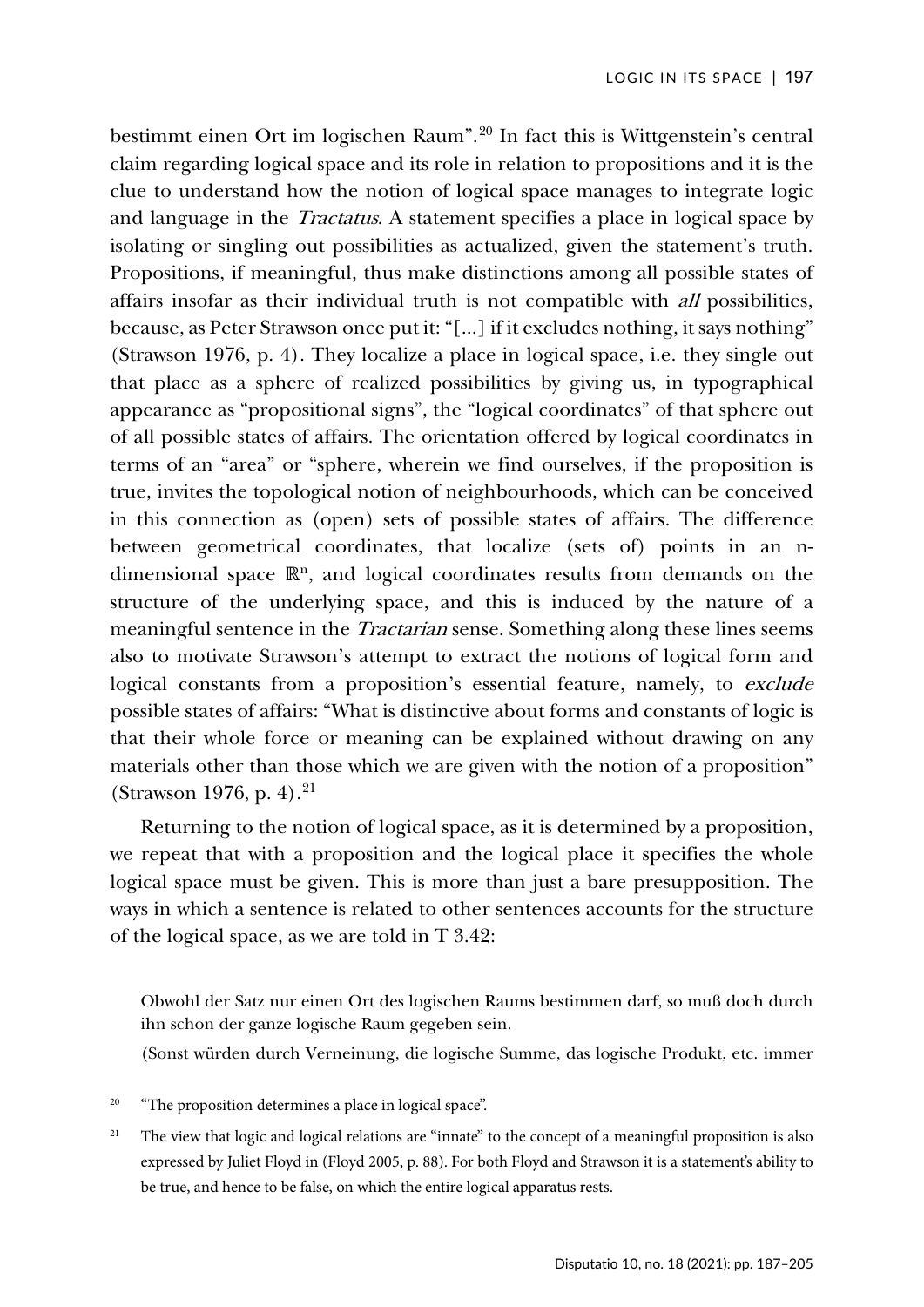```
neue Elemente – in Koordination – eingeführt).
22
```
It is this remark that strongly encourages a topological interpretation, which in turn may give weight to Wittgenstein's notion of logical space, lifting it above the merely metaphorical. The key here is the postulate in the parentheses that for any two "points" in logical space (ignoring for the moment negation or "denial") there exists also their logical sum and their logical product. Formally, this is equivalent with the assumption that the points in logical space form a lattice. Given a set S and a partial order  $\leq$  on S, i.e. a reflexive, transitive and antisymmetric relation on  $S^{23}$  $S^{23}$  $S^{23}$  a lattice is a structure  $(S, \leq)$  such that any two elements x, y in S have a greatest lower bound (meet)  $x \bar{x}$  y as well as a least upper bound (join)  $x \vee y$ . Meet and join are the logical product and the logical sum, respectively, and the meet  $x \bar{x}$ ,  $y$ , for any  $x$ ,  $y$  in a lattice  $(S, \leq)$ , is defined by

i.  $X \overline{\wedge} Y \leq X$ ;  $X \overline{\wedge} Y \leq Y$ 

and

ii. for any z such that  $z \le x$  and  $z \le y$  it is also the case that  $z \le x \overline{\wedge} y$ 

(with dual conditions for the join). Under a logical reading of the meet  $x \bar{x}$  y as conjunction of x and y the relation  $\leq$  has also a natural logical interpretation, as one can see by observing that the definition:  $x \le y$  can simply be read as "x implies"  $y$ ".

The *Tractarian* conception of logic is faithful to classical logic throughout, following herein the lead of Frege and Russell, and the propositional, "nonquantified" part received an elegant exposition of its truth-functionality in the remarks around T 5.1 and T 6.1.<sup>[24](#page-11-2)</sup> Now, classical logic requires more algebraic structure than arbitrary lattices will provide. For example, conjunction is distributive over disjunction, which is mirrored in *distributive* lattices whose joins

<span id="page-11-0"></span><sup>&</sup>lt;sup>22</sup> "Although a proposition may only determine a place in logical space, the whole logical space must already be given by it. (Otherwise, denial, the logical sum, the logical product, etc., would always introduce new elements – in co-ordination)".

<span id="page-11-1"></span><sup>&</sup>lt;sup>23</sup> A relation *R* is antisymmetric iff for a *u*, *v* in its field *uRv* and *vRu* implies  $u = v$ .

<span id="page-11-2"></span><sup>&</sup>lt;sup>24</sup> Alternative, non-classical logic systems had to await the 1930s for their formal development.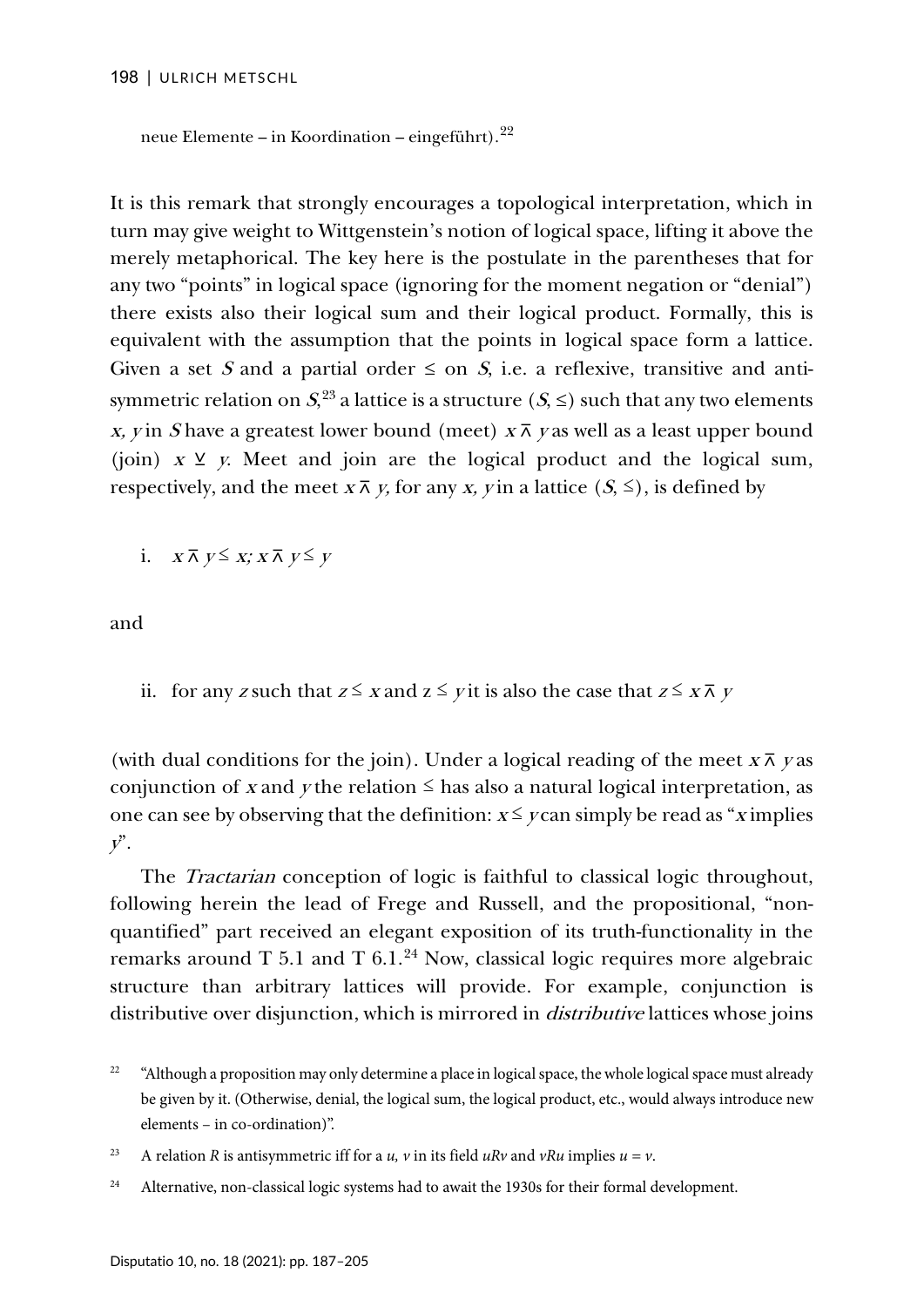and meets satisfy

$$
(*)\; x \overline{\wedge} \; (y \vee z) = (x \overline{\wedge} \; y) \vee (x \overline{\wedge} \; z)
$$

for every  $x, y, z$ .

These algebraic considerations would not be of interest here, were it not for the presumption that with Wittgenstein's remark, that any proposition gives us the whole logical space, we are just one step apart from an interpretation of the logical space as a topological space. The reasoning is as follows: first, that individual propositions, while only determining a logical place, give us the whole logical space is explained by reference to meets and joins (logical products, logical sums) for which, second, we must assume distributivity for logic's sake. Third, although there are several remarks where Wittgenstein writes of tautologies, in particular in remarks following 6.1, there can be, sub specie of logical grammar, strictly speaking and in a generic sense only one tautology and one contradiction. In a logically trivial and philosophically unassuming sense all tautologies are equivalent, simply because they all say the same, namely nothing.

However, with just one tautology, and its dual, the one contradiction, we have two designated objects 0, 1 such that 1 is implied by every proposition, while 0 implies all propositions. A lattice  $(S, \leq)$  with a top and a bottom element, 1 and 0 respectively, is a *complete* lattice in the sense that every subset of  $S$  has a join and a meet. Fourth, a distributive lattice that is complete is also called a frame, and with a frame structure one finally gets close to topological spaces. Let <sup>S</sup> be a set and let P be a family, i.e. an indexed set of subsets of  $S$  (i.e. P is a subset of the powerset of  $S$ , such that,

- i. if  $Q \subseteq P$  then  $\bigcup Q \in P$
- ii. if  $Q \subseteq P$ , for Q finite, then  $\bigcap Q \in P$

so that  $P$  consist of subsets of  $S$  and is closed under arbitrary unions and finite intersections, then  $P$  is a topology on  $S$  and  $(S, P)$  is a topological space.

The similarities to Wittgenstein's logical space now come into view. Take "places" in the logical space as sets of points in the logical space. Because conjunctions or disjunctions of meaningful propositions will also determine places in the logical space, the set of places must be closed under (finite) intersections and unions, i.e. under meets and joins, just as it is required for a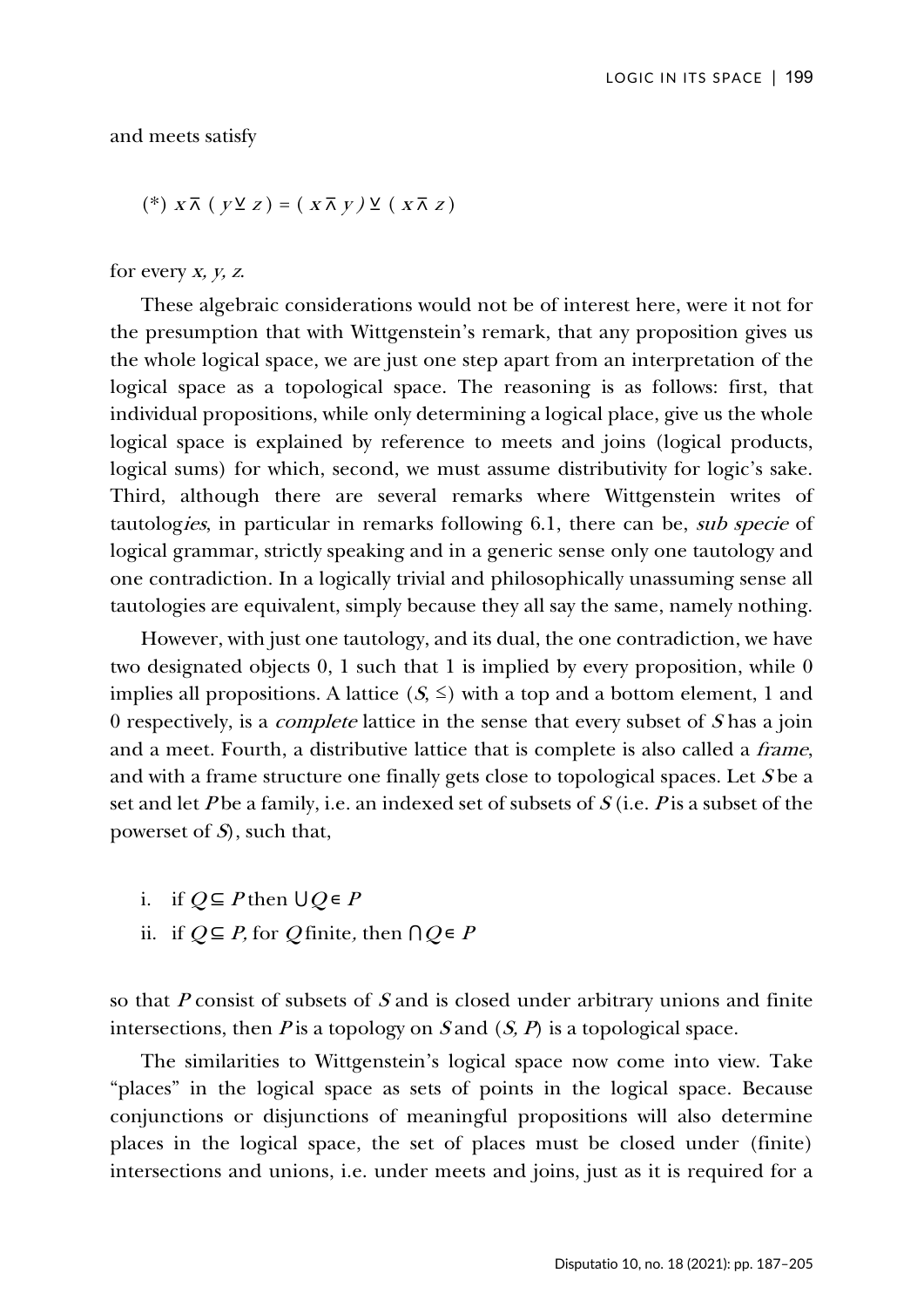topological space. A topology generally postulates the existence of arbitrary unions, but infinite disjunctions will not be allowed by the logical syntax. However, as there is a top element 1 (the tautology), the topology will not be affected by such a grammatical restriction.

Yet, assuming that all of this makes sense, what do we gain for an understanding of Wittgenstein's philosophy of logic? A topological look at logic is less outlandish than one might assume, although it has been exerted mainly in connection with constructivist versions of logic, e.g. intuitionistic logic.[25](#page-13-0) In an abstract way, the topological perspective combines and generalizes a geometric intuition, exploited by Wittgenstein in his metaphor of the logical space, with the formal rigor of algebra. The foundational aspect of Wittgenstein's logical space consists in its capacity to allow discriminations in a logically relevant way: meaningful sentences exclude possibilities by specifying their "co-possibility sphere" in logical space. The adequate formal structure for this finds its expedient presentation in a topological setting, where Wittgenstein's logical places are the open sets of a topology. However, Wittgenstein must demand a rather specific structure for his logical space to ensure that it accommodates classical logic. Differences between classical logic and weaker, or more constructively minded systems of logic (e.g. intuitionistic logic, minimal logic, or even relevance logic) are typically related to diverging interpretations of negation and find their expression in modified rules for negation. How can this be captured by operations on logical places? Let  $p$  be a proposition that determines a logical place. The operation that gives us the logical place for  $\neg p$  must be such that the double negation  $\neg\neg p$  takes us back to p, as is evident from, for example, T 4.0621, where it is explicitly asserted that a sentence says the same as its double negation. In topological terms, the logical place determined by  $p$  will be an open set and  $p$ 's negation will then simply correspond to the (relative) complement of the open set corresponding to  $p$ . The complements of open sets in a topology, however, are closed sets, where the contrast between open and closed sets can be explained for the moment by an example from the real line: the interval (0, 1) is an open set, consisting of all x such that  $0 < x < 1$ , while [0, 1] is the closed set { x :  $0 \le x \le 1$  }. The intuition behind closed sets is, as the example highlights, indeed one of "determinateness'; a set is closed if it contains its "boundary". Wittgenstein insists, as we noted above, on the determinateness of sense, and T 3.23 explicitly postulates that a proposition's meaning must be definite, claiming the "Forderung der Bestimmtheit des Sinnes". The determinateness of meaning is in the Tractarian setting a necessary condition to identify the meaning of a sentence

<span id="page-13-0"></span>See, for example, Sambin (1989).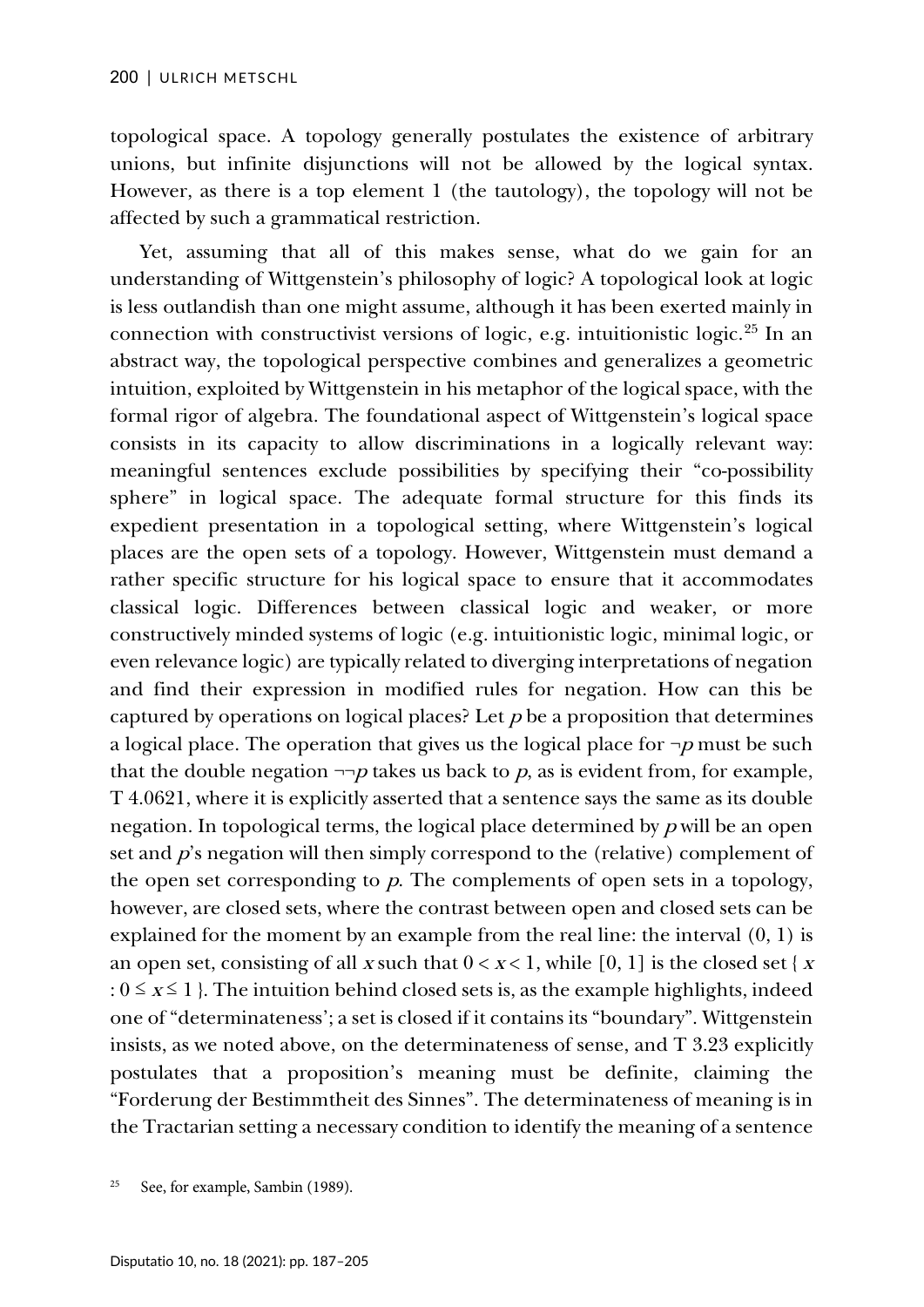with its truth conditions, these being an "expression of the agreement and disagreement with the truth-possibilities of the elementary propositions" (T 4.431). And this sort of agreement (or disagreement) must be definite. Now, if the meaning of a sentence, as the logical place it determines, were in some sense indeterminate, how could we be sure that double negation takes us back to where we started? In T 4.431 Wittgenstein seems to argue against Frege that the determinateness of  $\neg p$  requires the determinateness of p, in the sense that its agreement or disagreement with truth-possibilities is sufficiently definite. If sentence meaning would instead consist in, say, verifiability conditions then the injunction for determinateness would indeed become doubtful. We see that the lemon is yellow, we do not see that it is not blue, as Andrzej Grzegorczyk once remarked in connection with his epistemic motivation for intuitionistic logic (Grzegorczyk 1964, p. 596). Negation, accordingly, is governed by markedly different rules in intuitionistic logic, whose semantics can be stated in verifiability conditions, or is absent altogether, as in Abramsky's "logic of finite observations", where it is accepted that (finite) observations are inconclusive to decide on empirical claims.<sup>[26](#page-14-0)</sup>

The intuition underlying open sets translates into algebraic properties that indeed qualify topology for metalogical investigations. Via the link of lattice structures, topological spaces are closely connected with Heyting algebras, which differ from Boolean algebras in their complement operation (the algebraic counterpart to negation).<sup>[27](#page-14-1)</sup> The technical details, however, are unimportant for the present context. Our focus was on Wittgenstein's notion of logical space and the extent to which it can serve foundational purposes for logic. What hopefully has transpired is that Wittgenstein's notion of logical space is more than just a metaphor. Combined with conditions on meaningful propositions, where these are supposed to determine places in logical space, the logical space provides a sufficiently rich structure for harbouring logical relations. Wittgenstein's insistence on a determinate meaning, and in particular his commitment to classical negation, is reflected in the formal, algebraic properties of his logical space. If one's philosophical predilections mandate certain reservations concerning realist conceptions of semantics and logic, and semantic realism comes with a metaphysical price tag, then the concept of a logical space is still versatile enough to allow for suitably modified logical structures. The *Tractatus* 

<span id="page-14-1"></span>For Heyting algebras, it is convenient to introduce an operator  $\Rightarrow$ , subject to  $x \bar{x}$   $y \le z$  iff  $x \le y \Rightarrow z$ , so that logical negation  $\neg x$  can be defined by  $x \Rightarrow 0$  as a pseudo-complement, see Ono (2019, pp. 95-96).

<span id="page-14-0"></span>See Vickers (1989, pp. 5-11), for a brief exposition of Abramsky's logic of finite observation and its relation to topological ideas.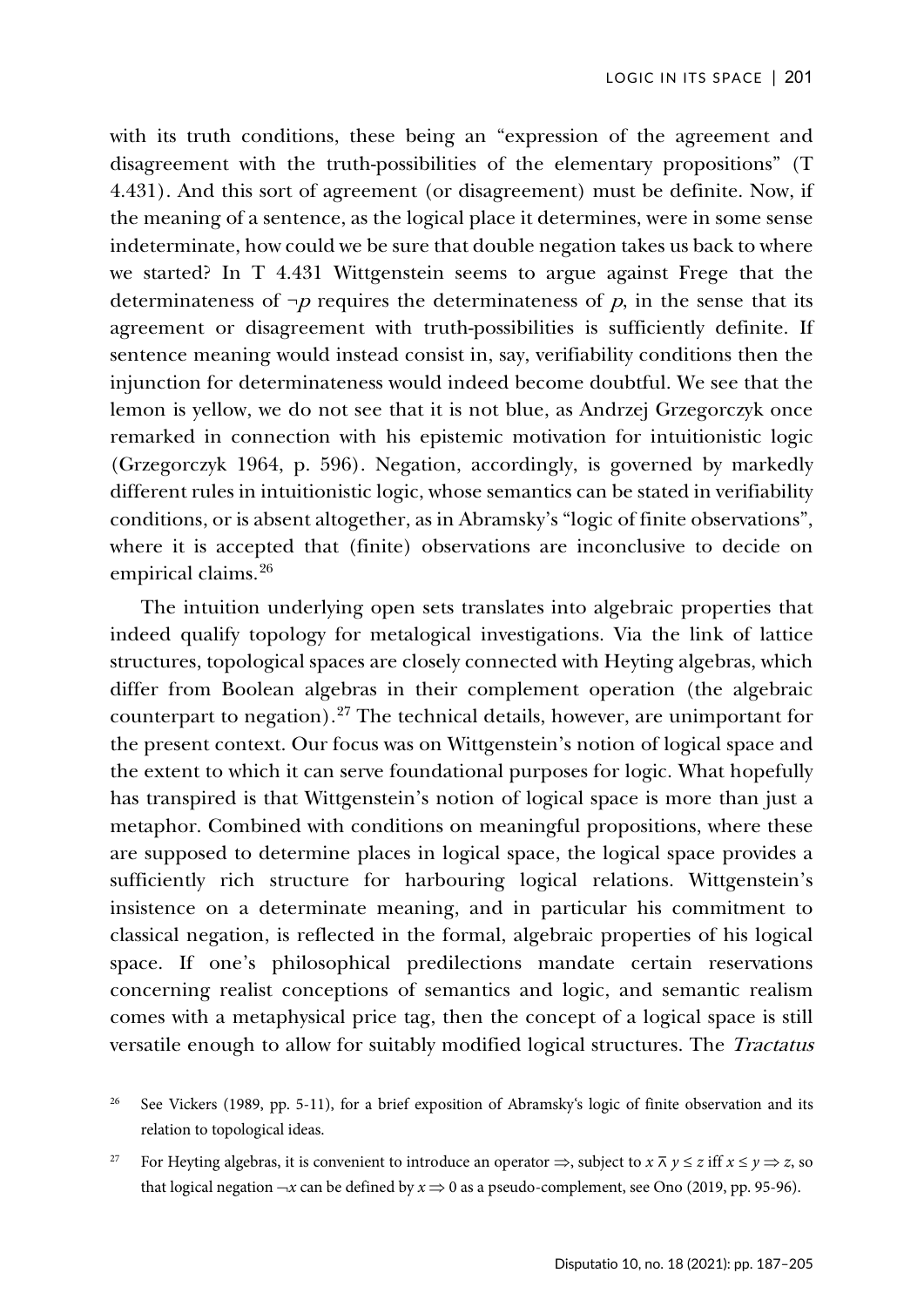offers a philosophically coherent foundation for classical logic by which Wittgenstein tried to overcome deficiencies he suspected in the works of Frege and Russell. It is, however, also of importance in its own right. Wittgenstein's foundational efforts rest on his analysis of propositions and propositional content. The logical or inferential relations between meaningful propositions determine the shape of Wittgenstein's logical space. If they are to convey information, then propositions must select a place in logical space; only as tautologies leave sentences the whole logical space and are compatible with any state of affairs. All this, however, assumes a very specific conception of what it is to be, as a proposition, a meaningful item of information. Accordingly, alternative conceptions of sentences as informational items will be tied to different formulations of their inferential relations. In this sense, Wittgenstein's logical space is an open invitation to philosophical reflections on logic beyond the Tractarian commitments to classical logic, and still one from which much can be learned.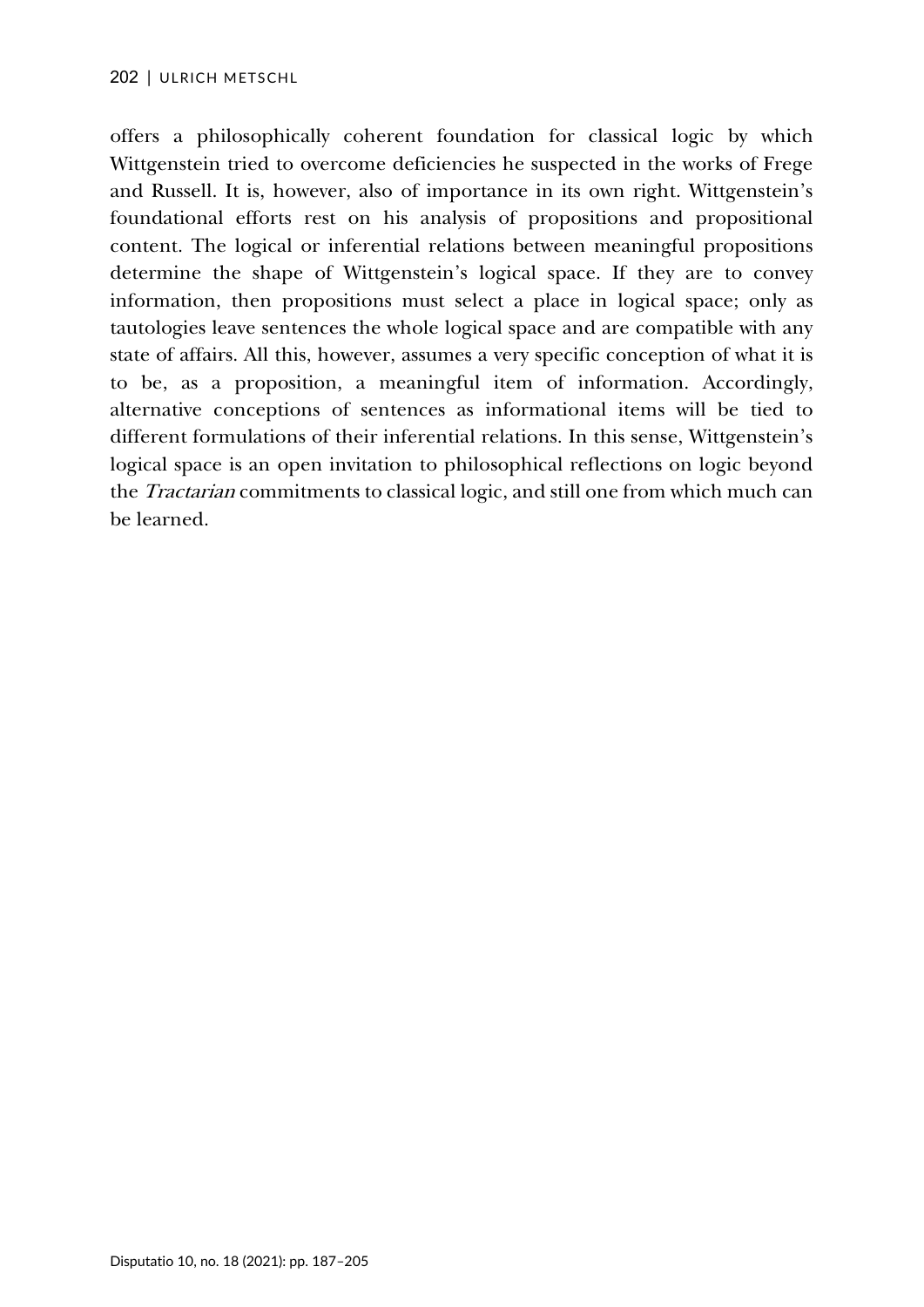### REFERENCES

- FLOYD, Juliet (2005). "Wittgenstein on Philosophy of Logic and Mathematics". In: The Oxford Handbook of Philosophy of Mathematics and Logic, edited by Stewart Shapiro. Oxford: Oxford University Press, pp. 75-128.
- GRZEGORCZYK, Andrzej (1964). "A philosophically plausible formal interpretation of intuitionistic logic". Indagationes Mathematicae, vol. 26: pp. 596-601.
- GUSTAFSSON, Martin (2014). "Wittgenstein and 'Tonk'". Philosophical Topics 42 (2): pp. 75-99.
- KELLEY, John L. (1955): General Topology. New York: Van Nostrand.
- MCGUINNESS, Brian (1974). "The Grundgedanke of the Tractatus". In Understanding Wittgenstein, edited by G. Vesey. London: Macmillan, pp. 49- 61.
- MENDELSON, Bert (1990): Introduction to Topology; Mineola, Dover Publications.
- ONO, Hiroakira (2019): Proof Theory and Algebra in Logic. Singapore: Springer Nature.
- SAMBIN, Giovanni (1989). "Intuitionistic formal spaces and their neighbourhood". In: Logic Colloquium '88, edited by R. Ferro et al. Amsterdam: North Holland, pp. 261-285.
- STENIUS, Eric (1964): Wittgenstein's Tractatus. A Critical Exposition of Its Main Lines of Thought. Oxford: Basil Blackwell.
- STRAWSON, Peter F. (1982): Logical Form and Logical Constants; in Jadavpur Studies in Philosophy, Vol. 4, edited by P.K. Sen, pp. 1-19.
- VICKERS, Steven (1989): Topology via Logic. Cambridge: Cambridge University Press.
- WITTGENSTEIN, Ludwig (1968): Tractatus logico-philosophicus. Werkausgabe Band I; Frankfurt a. Main, Suhrkamp.
- WITTGENSTEIN, Ludwig (1922): Tractatus Logico-Philosophicus, transl. by F.P. Ramsey and C.K. Ogden, London: Kegan Paul.
- WITTGENSTEIN, Ludwig (1979): Notebooks 1914–1916, edited by G.H. von Wright and G.E.M. Anscombe, Oxford: Basil Blackwell, 2nd ed.

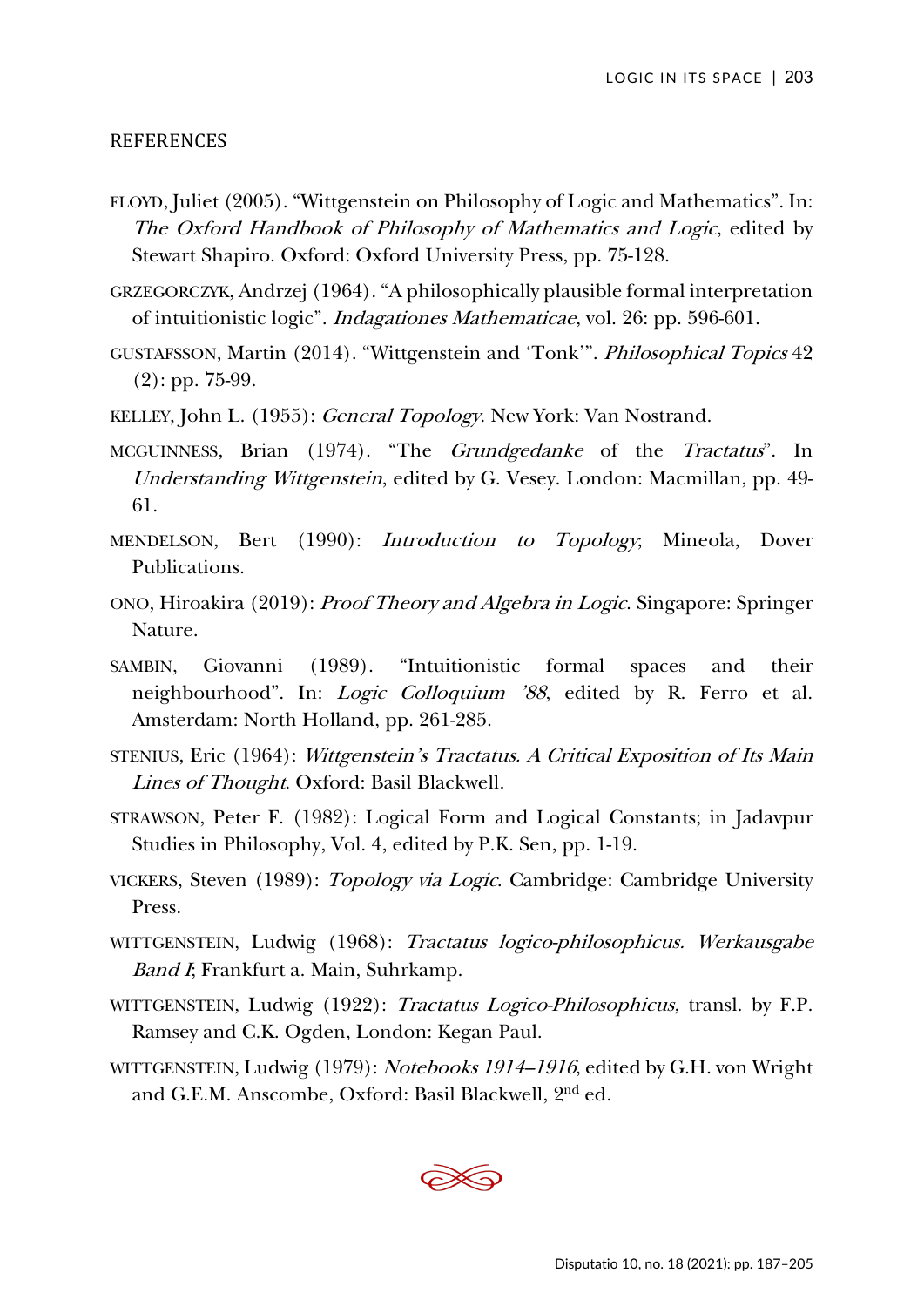#### **Logic in its space. Wittgenstein's philosophy of logic in the Tractatus**

The paramount role of logic in Wittgenstein's *Tractatus* is undeniable and must be obvious to anyone even on a cursory reading. Yet, Wittgenstein's formulations often appear metaphorical when he sketches his ideas on logic and its relation to sentence meaning. Sometimes, they seem more apt to invite loose philosophical associations than pinning down rigorously technical details. This impression notwithstanding, the *Tractatus* still offers one of the deepest philosophical accounts of modern logic and it does so precisely through its suggestive exposition. It is, in particular, the spatial analogies, Wittgenstein's 'logical place' and 'logical space', which are crucial in this connection, and while they carry a structure that is specific for Wittgenstein's own conception of logic, they are sufficiently general to accommodate also alternative conceptions of logic. Thus, even 100 years after its first publication, Wittgenstein's *Tractatus* remains a source of inspiration and a highly valuable one for the philosophy of logic.

Keywords: Logical Operations . Logical Space . Topology . Sentence Meaning.

#### **La lógica en su espacio. La filosofía de la lógica de Wittgenstein en el Tractatus**

El papel fundamental de la lógica en el *Tractatus* es innegable y debe ser obvio a cualquiera aun en una lectura superficial. Sin embargo, las formulaciones de Wittgenstein muchas veces parecen ser metafóricas cuando él esboza sus ideas sobre la lógica y su relación con el significado de las oraciones. A veces dan la impresión de ser capaces de invitar asociaciones filosóficas libres más bien que dejar fijados detalles técnicos de manera rigorosa. Esta impresión no obstante, el *Tractatus* ofrece aún así una de las explicaciones filosóficas más profundas de la lógica moderna y lo hace, precisamente, por medio de su exposición sugestiva. Son, en particular, las analogías espaciales, el «lugar lógico» y «espacio lógico» que son cruciales en este contexto, y mientras portan una estructura que es específica para la concepción de la lógica propia de Wittgenstein son suficientemente generales para dar lugar también a concepciones alternativas de la lógica. De esta manera, aun 100 años después de su primera publicación, el *Tractatus* de Wittgenstein sigue siendo una fuente de inspiración, de hecho, una fuente altamente valiosa para la filosofía de la lógica.

Palabras Clave: Operaciones logicas · Espacio lógico · Topología · Significado de las oraciones.

**ULRICH METSCHL** is Associate Professor at the University of Innsbruck. His philosophical interests roam randomly between philosophy of science, philosophy of logic, and political philosophy. More recent publications include a monograph on the value of science and the utility of research (Springer 2016), and he was co-editor of \*Crisis and Critique: Proceedings of the 42nd International Ludwig Wittgenstein Symposium 2019\* (De Gruyter 2021).

**INFORMACIÓN DE CONTACTO | CONTACT INFORMATION**: Institute for Philosophy, University of Innsbruck (Austria), Innrain 52, A-6020 Innsbruck, Austria. e–mail  $(\boxtimes)$ : ulrich.metschl@uibk.ac.at· iD: http://orcid.org/ 0000-0003-0460-4939.

#### **HISTORIA DEL ARTÍCULO | ARTICLE HISTORY**

Received: *XX–Month–20XX*; Accepted: *29–September–2021*; Published Online: *30–September–2021*